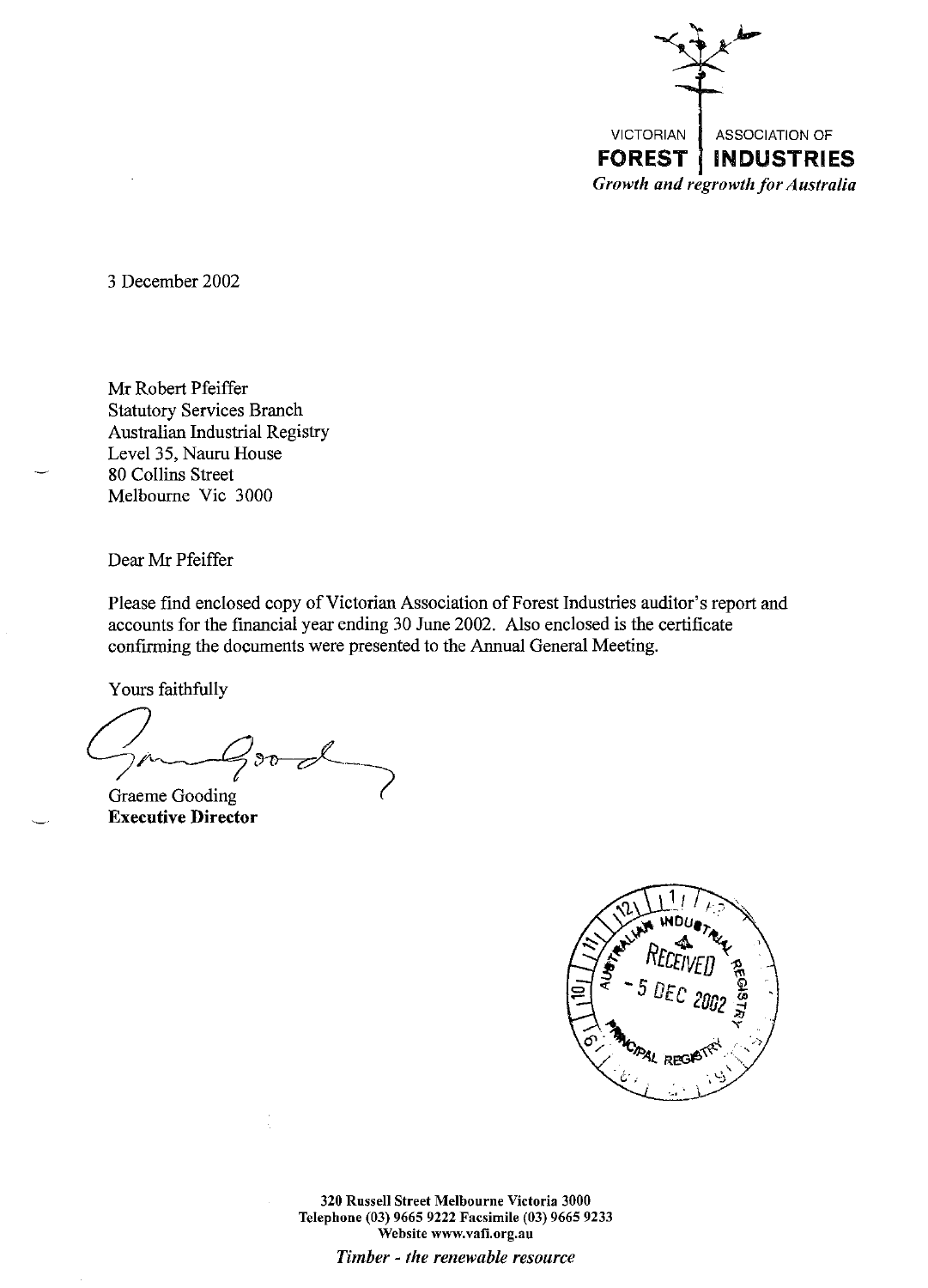

## **Victorian Association of Forest Industries Financial documents for year ended 30 June 2002**

This is to certify that the financial documents lodged with the Australian Industrial Registry for the year ended 30 June 2002 are copies which were presented to the Annual General Meeting on 22 November 2002 in accordance with section 279 of the *Workplace Relations Act 1996.* 

 $G_{\sim}G_{\sim}$ **Graeme Gooding Executive Director**  $0$ ffice

320 Russell Street Melbourne Victoria 3000 Telephone (03) 9665 9222 Facsimile (03) 9665 9233 **Website www.vafi.org.au** 

*Timber* - *the renewable resource*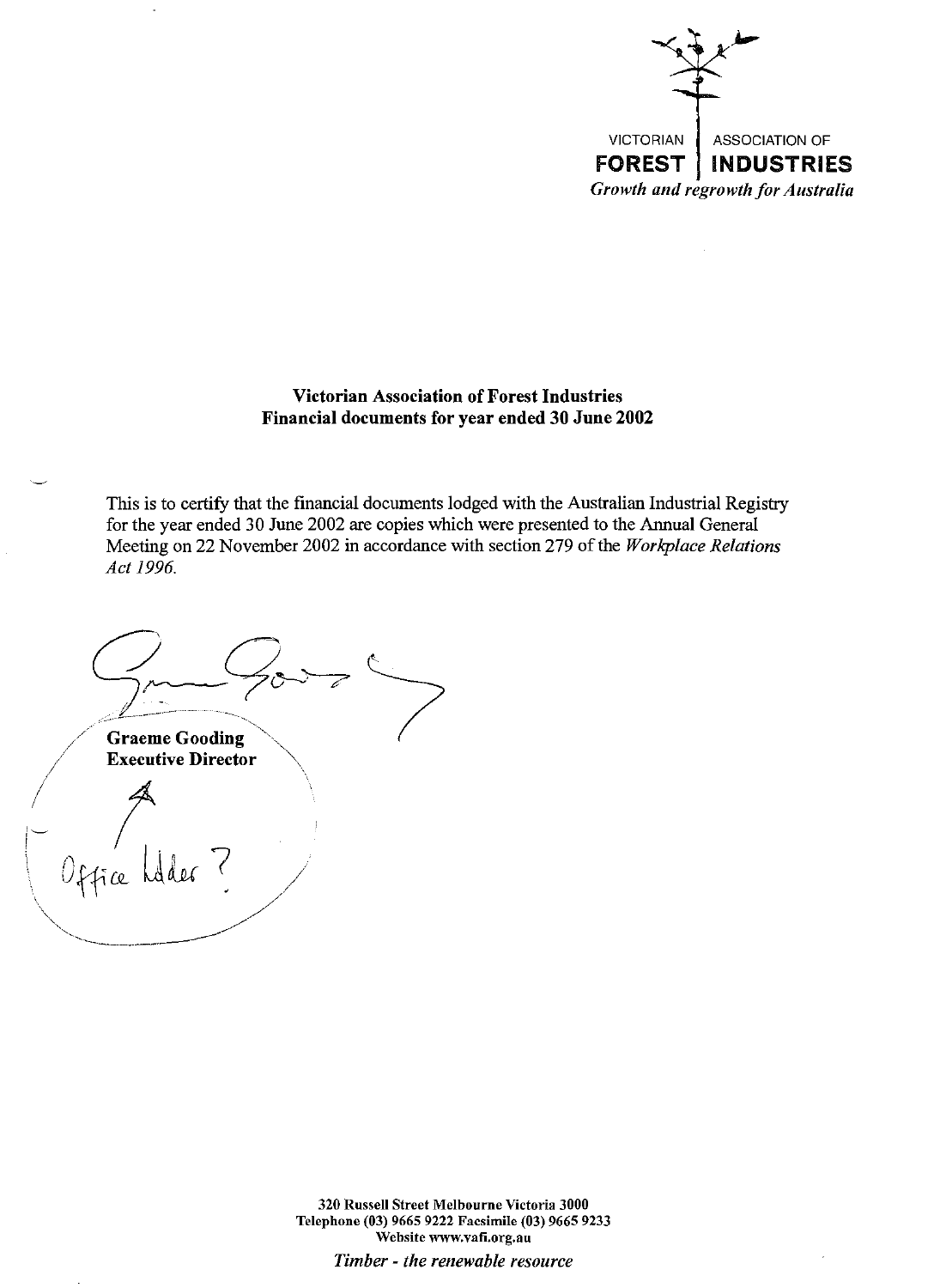# *Victorian Association of Forest Industries*

*SPECIAL PURPOSE FINANCIAL STATEMENTS FOR THE YEAR ENDED 30 JUNE 2002 TOGETHER WITH REPORTS OF THE COMMITTEE MEMBERS AND AUDITORS*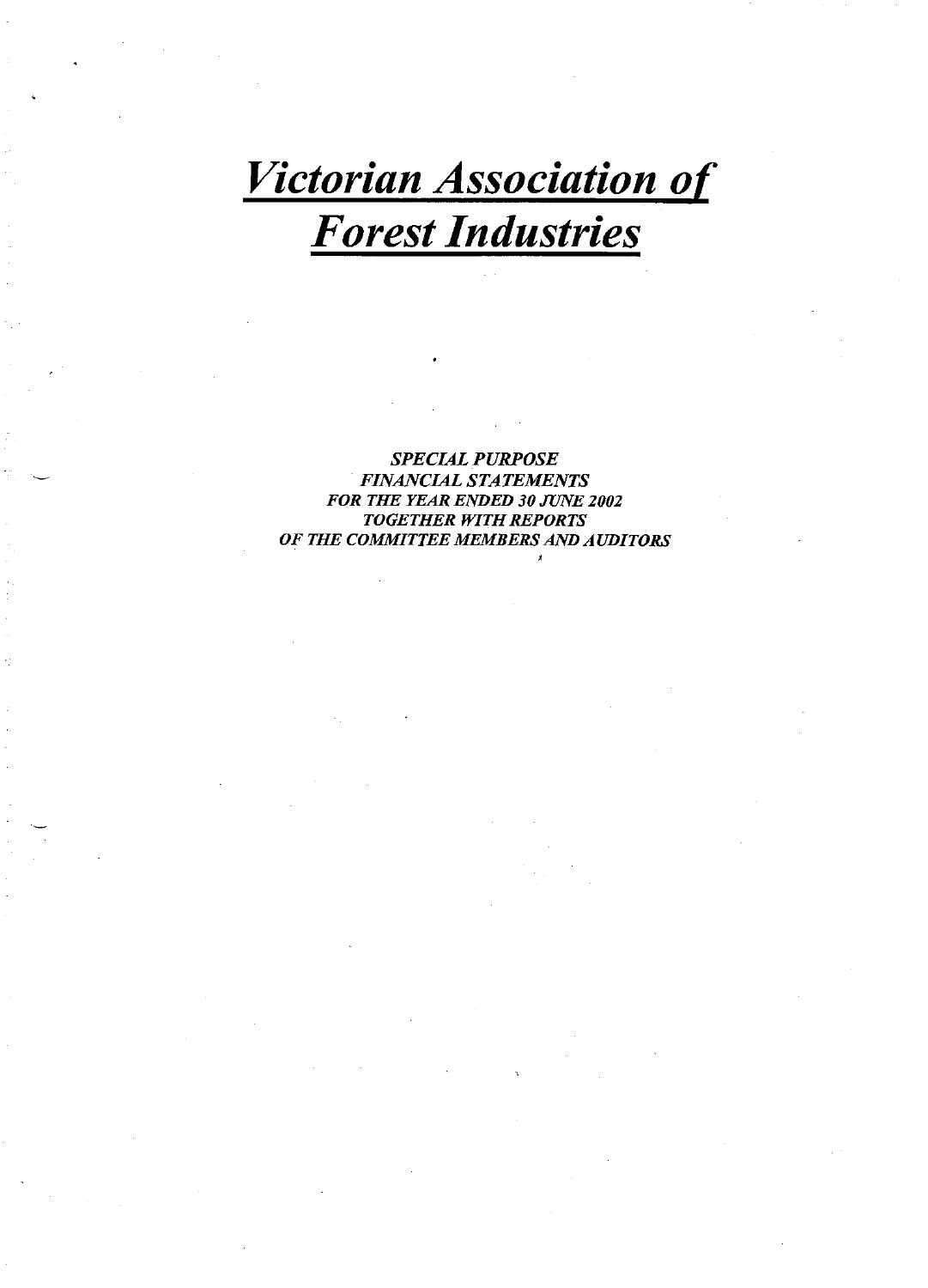## **COMMITTEE OF MANAGEMENT'S CERTIFICATE**

We, GREGORY HENRY McCORMACK and DAVID GODING, being two members of the Committee of Management of the Victorian Association of Forest Industries, do state on behalf of the Committee and in accordance with a resolution passed by the Committee, that:

- (i) in the opinion of the Committee of Management, the attached accounts show a true and fair view of the financial affairs of the organisation as at the end of the financial year ended 30 June2002
- (ii) in the opinion of the Committee of Management, meetings held during the financial year ended 30 June 2002 were held in accordance with the rules of the organisation;
- (iii) to the knowledge of any member of the Committee, there have been no instances where records of the organisation or other documents (not being documents containing information made available to a member of the organisation under sub-section 275(2) of the Workplace Relations Act 1996), or copies of those records or documents, or copies of the rules of the organisation, have not been furnished, or made available, to members of the organisation in accordance with the Workplace Relations Act 1996, the regulations thereto, or rules of the organisation; and
- (iv) in relation to the report prepared in accordance with 276 of the Workplace Relations Act 1996 by the auditor of the organisation in respect of the financial year immediately preceding the financial year to which the accounts relate and in relation to the accounts prepared in accordance with subsection 273(1) of the Act to which that report relates, the organisation has complied with subsection  $279(1)$  and (6) of the Act.

(signed). G. H. McCORMACK (signed) ................................................... .

D. GODING

Dated this  $i^{57}$  day of  $\Lambda/m$ 87m . 2002.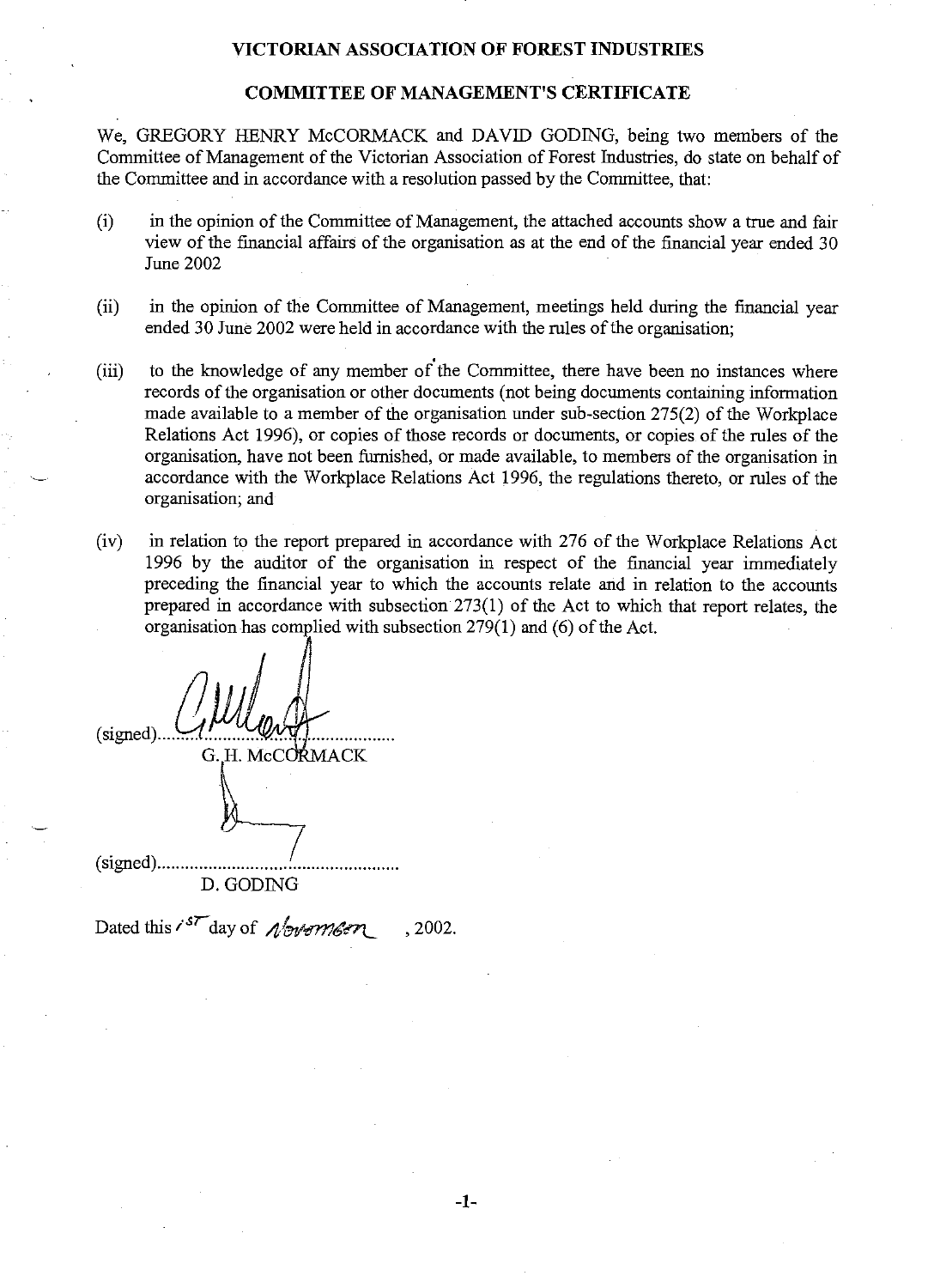## **ACCOUNTING OFFICER'S CERTIFICATE**

I GRAEME HUGH GOODING being the Officer responsible for keeping the accounting records of the Victorian Association of Forest Industries, certify that as at 30 June 2002, the number of members of the organisation was; 73 and

In my opinion:-

- (i) the attached accounts show a true and fair view of the financial affairs of the organisation as at the end of the financial year ended 30 June 2002;
- (ii) a record has been kept of all monies paid by, or collected from, members of the organisation, and all moneys so paid or collected have been credited to the bank account or accounts to which those moneys are to be credited, in accordance with the rules of the organisation;
- (iii) before any expenditure was incurred· by the organisation, approval of the incurring of the expenditure was obtained in accordance with the rules of the organisation;
- (iv) there were no payments made out of funds of the organisation raised by compulsory levies or voluntary contributions from members of the organisation, or any other funds (other than General Fund the operation of which is required by the rules of the organisation) other than the purpose for which the fund was operated;
- (v) no loans or other financial benefits, other than remuneration in respect of their full-time employment with the organisation, were made to persons holding office in the organisation; and
- (vi) the register of members of the organisation was maintained m accordance with the Workplace Relations Act 1996.

(signed).a~~s.~~ G. H. GOODING ... *}* 

Dated this  $31$  day of  $0$  efster, 2002.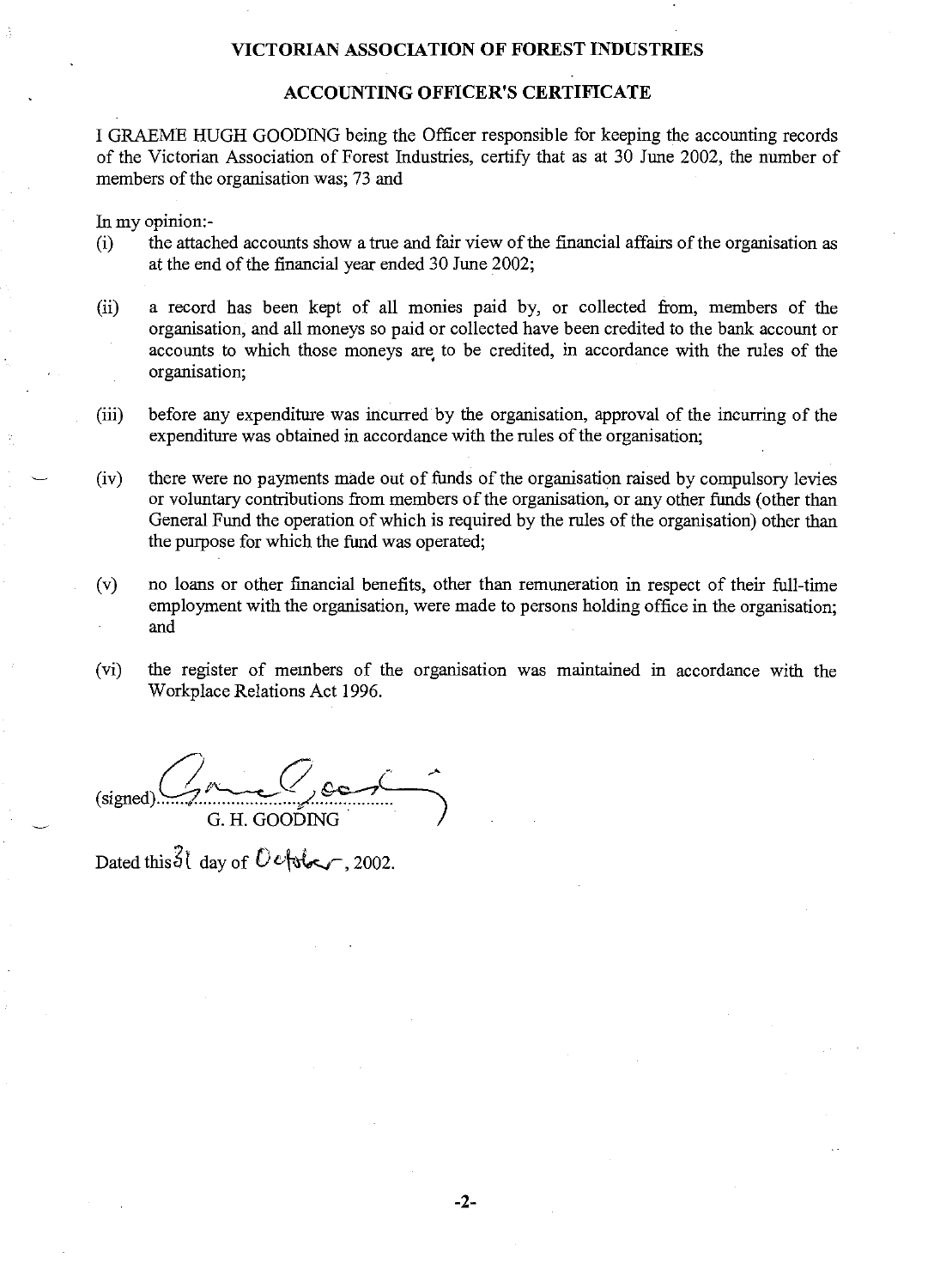## **INCOME AND EXPENDITURE ACCOUNT FOR THE YEAR ENDED 30 JUNE 2002**

|                                                             | <b>Note</b> | 2002<br>S        | 2001<br>\$ |
|-------------------------------------------------------------|-------------|------------------|------------|
|                                                             |             |                  |            |
| <b>INCOME</b>                                               |             |                  |            |
| Membership Fees                                             |             | 978,053          | 763.457    |
| Consulting & Industry Representation                        |             | 136,750          | 130,000    |
| Office Rental, Administration and Service Charges           |             | 115,500          | 110,600    |
| Interest on Investment and Dividends                        |             | 16,036           | 24,858     |
| <b>NAFI</b> Contribution                                    |             | 23,059           |            |
| Sundry Income                                               |             | 8,993            | 62,296     |
| <b>Grant Income</b>                                         |             | <u>93,201</u>    | 4.674      |
| <b>TOTAL INCOME</b>                                         |             | 1,371,592        | 1,095,885  |
| <b>EXPENDITURE</b>                                          |             |                  |            |
| Administration, Management & Organisational                 |             | 647,860          | 728,552    |
| Office and Occupancy                                        |             | 104,206          | 92,259     |
| Staff Retirement, Long Service and Annual Leave             |             | 23,796           | 9,508      |
| Functional and Other Expenses                               |             | 564,691          | 298,890    |
| TOTAL EXPENDITURE                                           |             | 1,340,553        | 1,129,209  |
| OPERATING SURPLUS/(LOSS) FOR THE YEAR                       | 2           | 31,039           | (33, 324)  |
| General Fund Balance at the beginning of the financial year |             | 1,691,036        | 1,724,360  |
| General Fund Balance at the end of the financial year       |             | <u>1,722,075</u> | ,691,036   |

The accompanying notes form part of these financial statements.

- 3-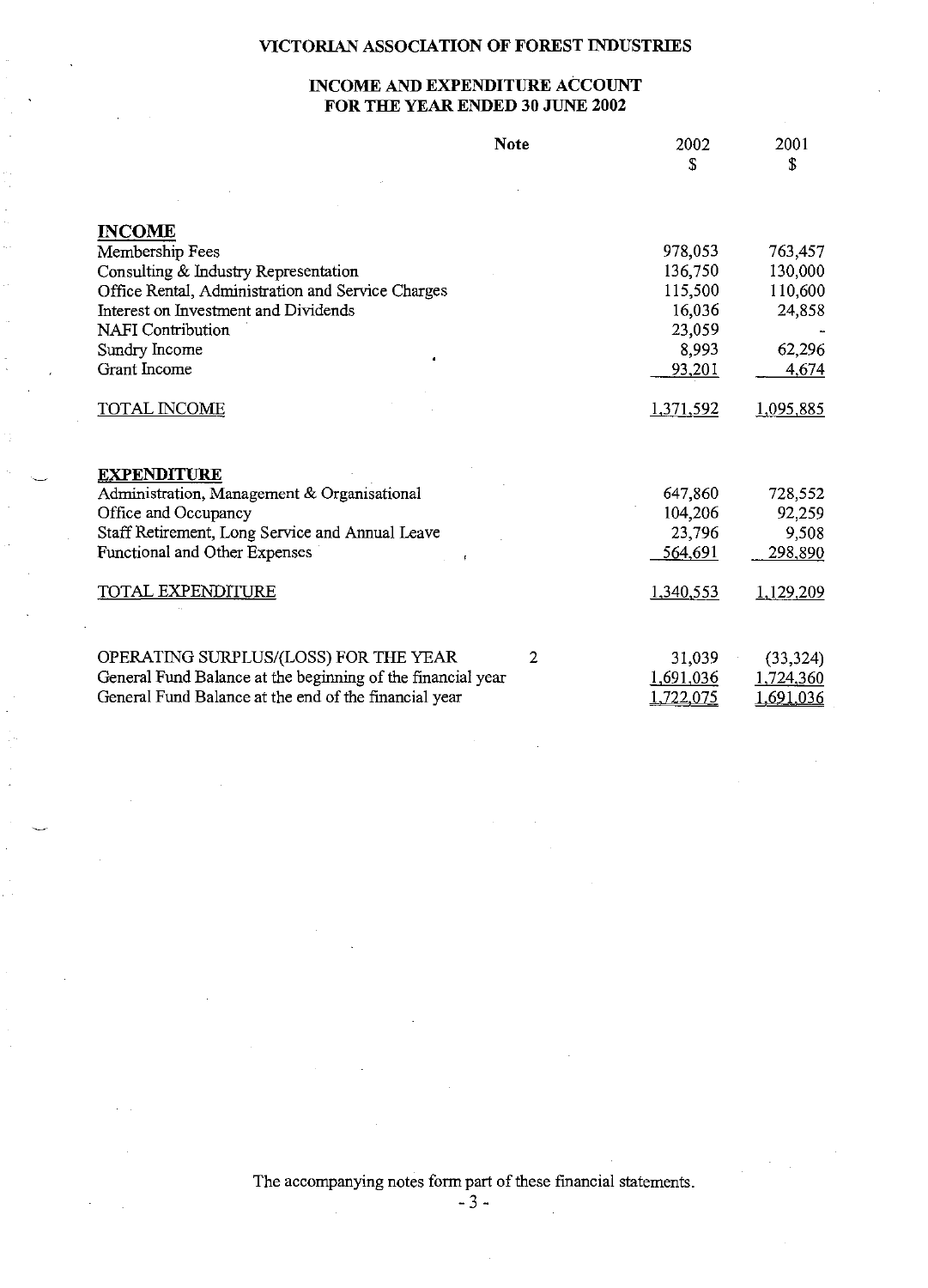## **BALANCE SHEET**

## **AS AT 30 JUNE 2002**

|                                          | <b>Note</b>             | 2002<br>S | 2001<br>\$        |
|------------------------------------------|-------------------------|-----------|-------------------|
| <b>CURRENT ASSETS</b>                    |                         |           |                   |
| Cash                                     | $\mathbf{3}$            | 566,403   | 446,855           |
| Receivables                              | $\overline{\mathbf{4}}$ | 197,722   | 140,162           |
| Other                                    |                         | 6,167     |                   |
| TOTAL CURRENT ASSETS                     |                         | 770,292   | 587,017           |
| NON-CURRENT ASSETS                       |                         |           |                   |
| Investments                              | 5                       | 557       | 555               |
| Property, plant and equipment            | 6                       | 1,373,503 | 1,403,695         |
| TOTAL NON-CURRENT ASSETS                 |                         | 1,374,060 | 1,404,250         |
| <b>TOTAL ASSETS</b>                      |                         | 2,144,352 | 1,991,267         |
|                                          |                         |           |                   |
| <b>CURRENT LIABILITIES</b>               | 7                       | 131,651   |                   |
| Accounts payable<br>Provisions           | 8                       | 182,379   | 46,284<br>131,423 |
| Other                                    | 9                       | 100,000   | 100,000           |
| TOTAL CURRENT LIABILITIES                |                         | 414,030   | 277,707           |
| NON-CURRENT LIABILITIES                  |                         |           |                   |
| Provisions                               | 8                       | 8,252     | 22,524            |
| TOTAL NON-CURRENT LIABILITIES            |                         | 8,252     | 22,524            |
| <b>TOTAL LIABILITIES</b>                 |                         | 422,282   | 300,231           |
| <b>NET ASSETS</b>                        |                         | 1,722,070 | 1,691,036         |
|                                          |                         |           |                   |
| Represented by:<br><b>MEMBERS' FUNDS</b> |                         |           |                   |
| General Funds                            |                         | 1,722,070 | 1,691,036         |
|                                          |                         |           |                   |
| <b>TOTAL MEMBERS' FUNDS</b>              |                         | 1,722,070 | 1,691,036         |

The accompanying notes form part of these financial statements.

**-4-**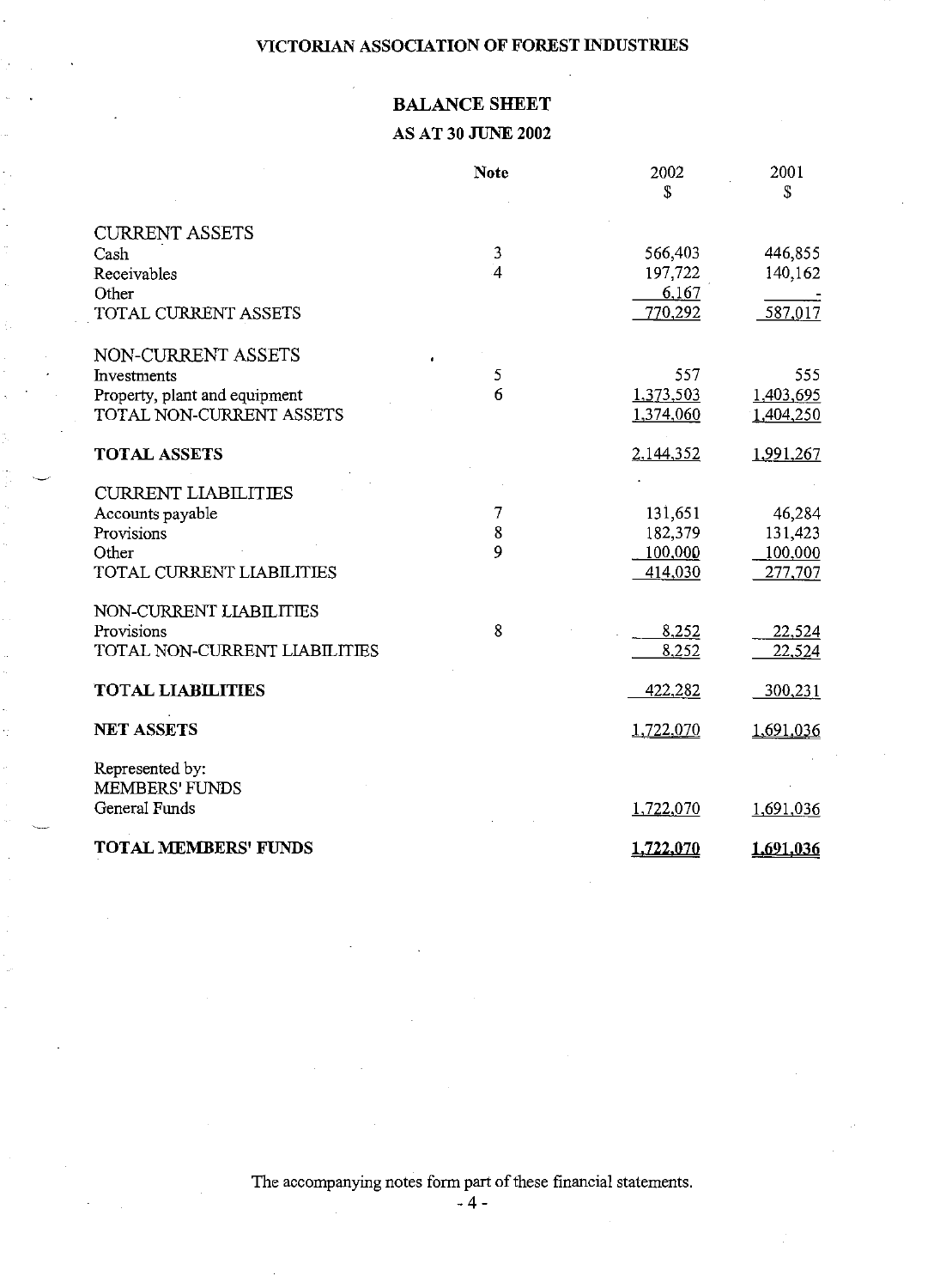#### **NOTES TO THE FINANCIAL STATEMENTS FOR THE YEAR ENDED 30 JUNE 2002**

#### **NOTE 1: STATEMENT OF SIGNIFICANT ACCOUNTING POLICIES**

These financial statements are a special purpose financial report, prepared solely for distribution to the members for the purpose of fulfilling the requirements of the Workplace Relations Act, 1996. The committee has determined that the entity is not a reporting entity.

The statements have been prepared in accordance with the accrual basis of accounting as defmed in AAS 6 and are in accordance with Accounting Standards and other mandatory professional reporting requirements, with the exception of:

| AAS1:   | Statement of Financial Performance                   |
|---------|------------------------------------------------------|
| AAS 22: | Related Party Disclosures                            |
| AAS 28: | Statement of Cash Flows                              |
| AAS 30: | Accounting for Employee Entitlements                 |
| AAS 33: | Presentation and Disclosure of Financial Instruments |

The statements are also prepared on an accruals basis. They are based on historic costs and do not take into account changing money values or, except where specifically stated, current valuations of non-current assets.

The following specific accounting policies, which are consistent with the previous period unless otherwise stated, have been adopted in the preparation of these statements:

#### **(a) Fixed Assets**

Freehold land and buildings are brought to account at cost or at independent or committee's valuation.

The depreciable amount of all fixed assets are depreciated on a straight line or reducing balance basis over the useful lives of the assets to the association commencing from the time the asset was held ready for use.

The carrying amount of fixed assets is reviewed annually by the committee to ensure it is not in excess of the recoverable amount of those assets.

#### **(b) Employee Entitlements**

Provision is made for the entity's liability for employee entitlements arising from services rendered by employees to balance date. Employee entitlements expected to be settled within one year together with entitlements arising from wages and salaries, annual leave and long service leave which will be settled after one year, have been measured at their nominal amount. Other employee entitlements payable later than one year, have been measured at the present value of the estimated future cash outflows to be made for those entitlements.

Contributions are made by the entity to an employee superannuation fund and are charged as expenses when incurred.

#### **(c) Income Tax**

No provision for income tax is necessary as the Association is exempt from income tax under Section 50-15 of the Income Tax Assessment Act.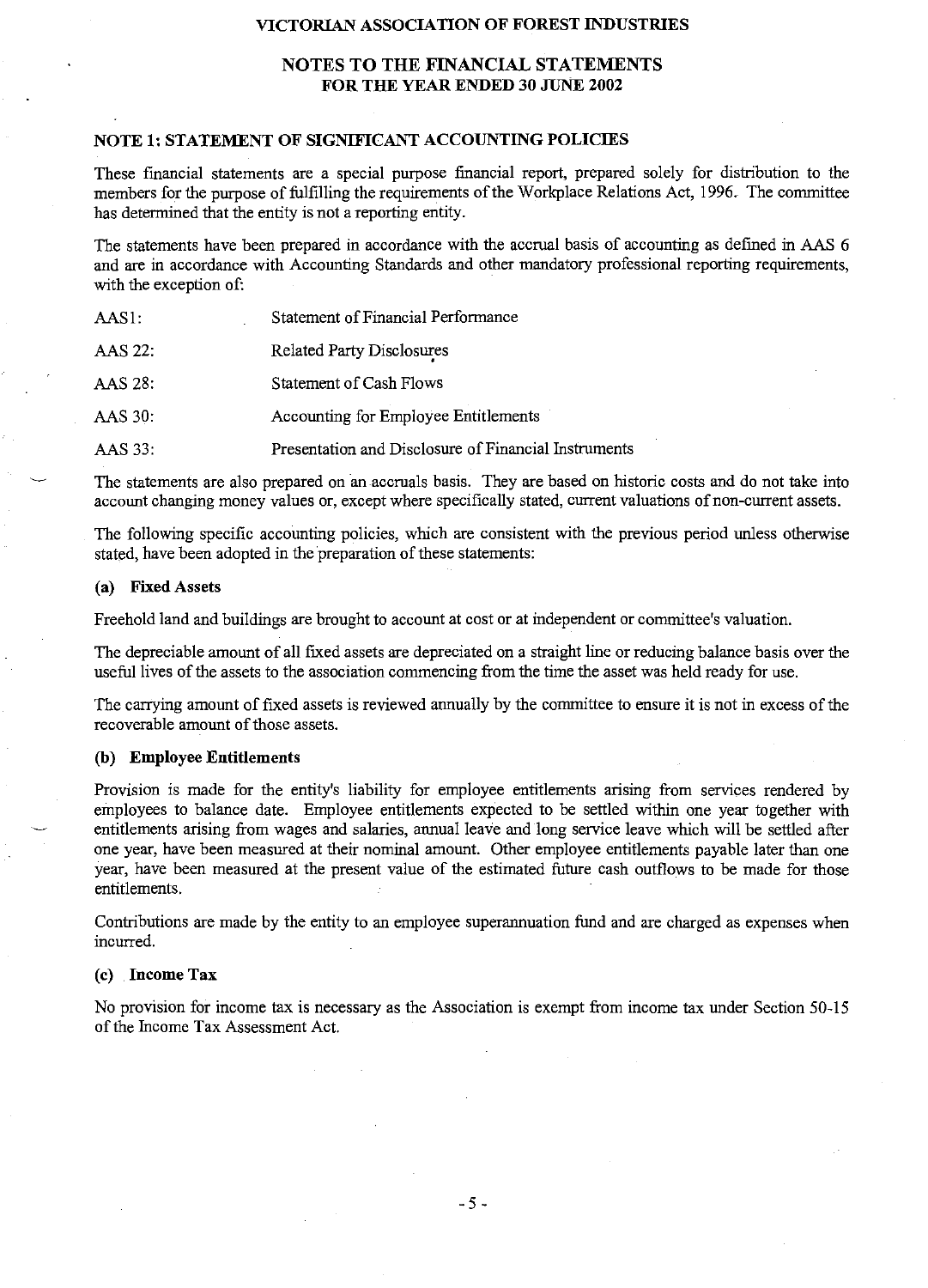## **NOTES TO THE FINANCIAL STATEMENTS FOR THE YEAR ENDED 30 JUNE 2002**

## **NOTE 2: OPERATING SURPLUS**

|                                           | 2002             | 2001               |
|-------------------------------------------|------------------|--------------------|
|                                           | \$               | \$                 |
| (a) Operating Revenue:                    |                  |                    |
| Sales revenue                             |                  |                    |
| - Interest and dividends from             |                  |                    |
| investments                               | 16,036           | 24,858             |
| - Membership fees and levies              | 978,053          | 763,457            |
| - Consulting & Industry representation    | 136,750          | 130,000            |
| - Rent, administration and service        |                  |                    |
| charges                                   | 115,500          | 110,600            |
| - Other revenue                           | 125,253          | 66,970             |
|                                           | 1,371,592        | 1,095,885          |
| (b) Charging as Expenses:                 |                  |                    |
|                                           |                  |                    |
| (i) Employees                             |                  |                    |
| Salaries & allowances                     | 349,249          | 434,329            |
| (ii) Holders of Office                    |                  |                    |
| Salaries & allowances                     | 168,730          | 162,240            |
|                                           |                  |                    |
| Audit fees                                | 4,400            | 4,400              |
| Division & sections<br>Long service leave | 1,336<br>(8,081) | 1,508<br>(39, 462) |
| Annual leave                              | (13, 381)        | (16, 360)          |
| Staff retiring expense                    | 45,258           | 65,330             |
| Depreciation                              | <u>45.277</u>    | 54,502             |
|                                           |                  |                    |
| <b>NOTE 3: CASH</b>                       |                  |                    |
| Cash on hand: Petty Cash                  | 598              | 1,000              |
| Cash at bank: ANZ Banking Group           | 565,805          | 445,855            |
|                                           | 566,403          | 446,855            |
| <b>NOTE 4: RECEIVABLES</b>                |                  |                    |
| <b>CURRENT</b>                            |                  |                    |
|                                           |                  |                    |
| Accounts Receivable                       | 351,244          | 264,913            |
| Less Provision for Doubtful Debts         | (155,000)        | (127, 673)         |
|                                           | 196,244          | 137,240            |
| <b>Sundry Debtors</b>                     | 1,478            | 10,517             |
| Less Provision for Doubtful Debts         |                  | (7, 595)           |
|                                           | 1,478            | 2,922              |
|                                           | 197,722          | 140,162            |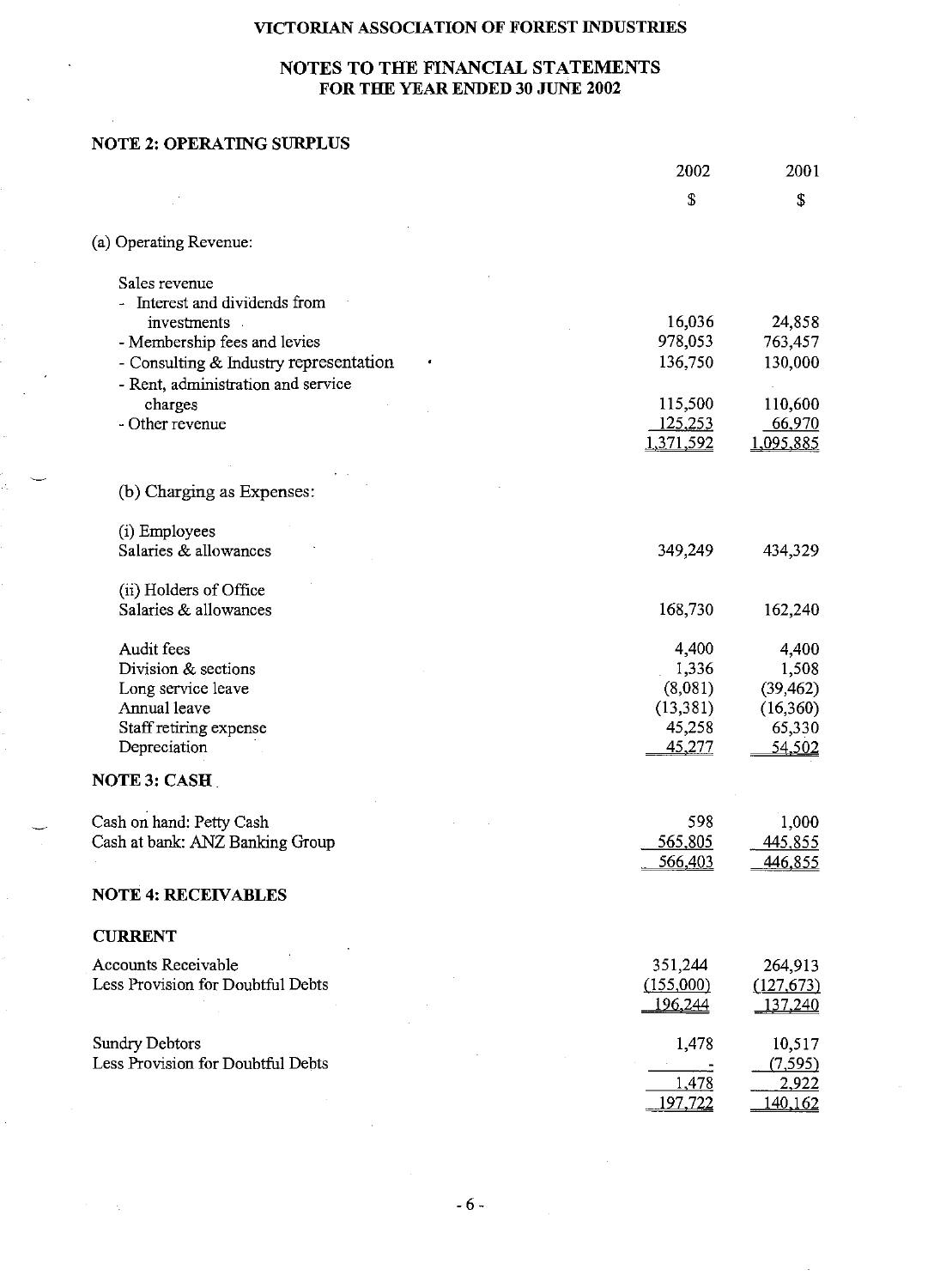## **NOTES TO THE FINANCIAL STATEMENTS FOR THE YEAR ENDED 30 JUNE 2002**

|                                                                                                                             | 2002                                | 2001                                |
|-----------------------------------------------------------------------------------------------------------------------------|-------------------------------------|-------------------------------------|
|                                                                                                                             | \$                                  | \$                                  |
| <b>NOTE 5: INVESTMENTS</b>                                                                                                  |                                     |                                     |
| NON-CURRENT                                                                                                                 |                                     |                                     |
| Investments comprise:                                                                                                       |                                     |                                     |
| <b>Shares</b><br>- in other corporations listed on a<br>prescribed stock exchange at cost                                   | 557                                 | 555                                 |
| NOTE 6: PROPERTY, PLANT AND EQUIPMENT                                                                                       |                                     |                                     |
| <b>LAND AND BUILDINGS</b>                                                                                                   |                                     |                                     |
| LAND:<br>320 - 324 Russell Street, Melbourne at cost:<br>Allotment Y298, Creswick at cost<br>Total land                     | 760,000<br>35,155<br><u>795,155</u> | 760,000<br>35,155<br><u>795,155</u> |
| <b>BUILDINGS</b><br>320 - 324 Russell Street, Melbourne at cost<br>Less accumulated depreciation<br>Total buildings at cost | 560,690<br>(82, 632)<br>478,058     | 560,690<br>(70, 373)<br>490,317     |
| Total land and buildings                                                                                                    | 1,273,213                           | 1,285,472                           |
| PLANT AND EQUIPMENT<br>Plant and equipment at cost<br>Less accumulated depreciation<br>Total plant and equipment            | 201,578<br>(101, 288)<br>100,290    | 215,109<br>(96,886)<br>118,223      |
| Total property, plant and equipment                                                                                         | <u>1,373,503</u>                    | 1,403,695                           |
|                                                                                                                             |                                     |                                     |
| <b>NOTE 7: ACCOUNTS PAYABLE</b>                                                                                             |                                     |                                     |
| <b>CURRENT</b><br>ΥΤ.<br>.                                                                                                  |                                     |                                     |

| UNSCULTURE HAUTHLES     |                 |               |
|-------------------------|-----------------|---------------|
| <b>Accounts Payable</b> | 131.308         | 46,393        |
| GST Payable(Receivable) | 343             | (109)         |
|                         | <u> 131,651</u> | <u>46,284</u> |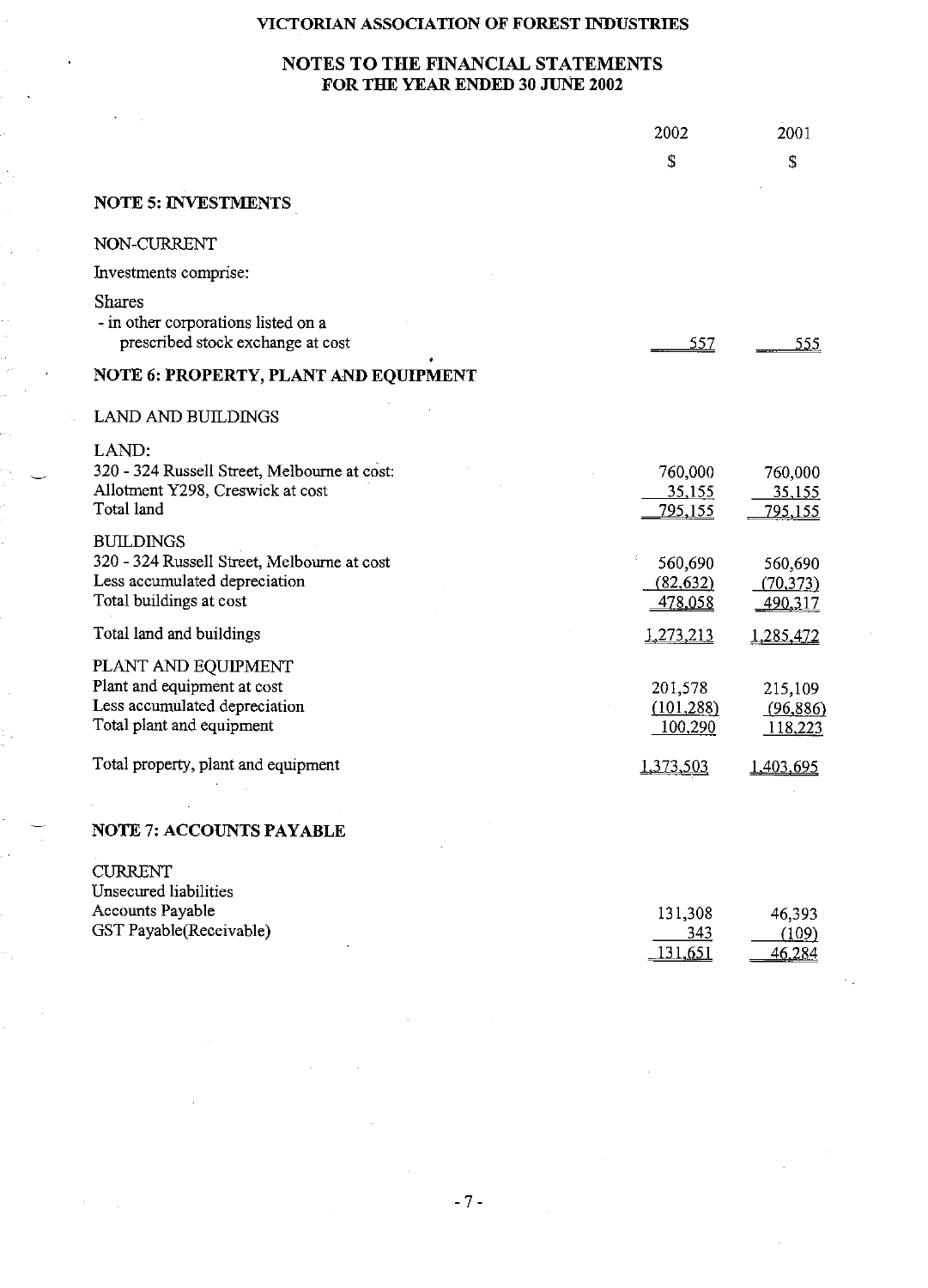## **NOTES TO THE FINANCIAL STATEMENTS FOR THE YEAR ENDED 30 JUNE 2002**

|                                        | 2002           | 2001    |
|----------------------------------------|----------------|---------|
|                                        | S              | \$      |
| <b>NOTE 8: PROVISIONS</b>              |                |         |
| <b>CURRENT</b>                         |                |         |
| Annual Leave                           | 35,157         | 48,538  |
| Long Service Leave                     | 67,222         | 61,031  |
| 10<br>Campaign                         |                | 21,854  |
| Provision for member legal expenses    | 80,000         |         |
|                                        | <u>182,379</u> | 131,423 |
| NON-CURRENT                            |                |         |
| Long Service Leave                     | <u>8,252</u>   | 22,524  |
| <b>NOTE 9: OTHER LIABILITIES</b>       |                |         |
| <b>CURRENT</b>                         |                |         |
| T.P.C. Received-In-Advance             | <u>100,000</u> | 100,000 |
| <b>NOTE 10: PROVISION FOR CAMPAIGN</b> |                |         |

In 1992/93 Special Levy Funds were allocated by resolution of the Executive Committee for a major campaign surrounding the Central Highlands. The provision represents the amount of the provision remaining at balance date. These funds were progressively drawn down against education, public affairs and awareness activities with major benefits to the Central Highlands.

## **NOTE 11: INFORMATION TO BE PROVIDED TO MEMBERS OR REGISTRAR**

In accordance with the requirements of the Workplace Relations Act 1996, the attention of members is drawn to the provisions of subsections (1), (2) & (3) of section 274, which are read as follows:-

274(1) A member of an organisation shall, or a Registrar, may apply to the organisation for specified prescribed information in relation to the organisation.

 $274(2)$  An organisation shall, on application made under subsection (1) by a member of the organisation or a Registrar, make the prescribed information available to the member or Registrar in such manner, and within such time, as is prescribed.

274(3) A Registrar may only make an application under subsection (1) at the request of a member of the organisation concerned, and the Registrar shall provide to a member information received because of an application made at the request of the member.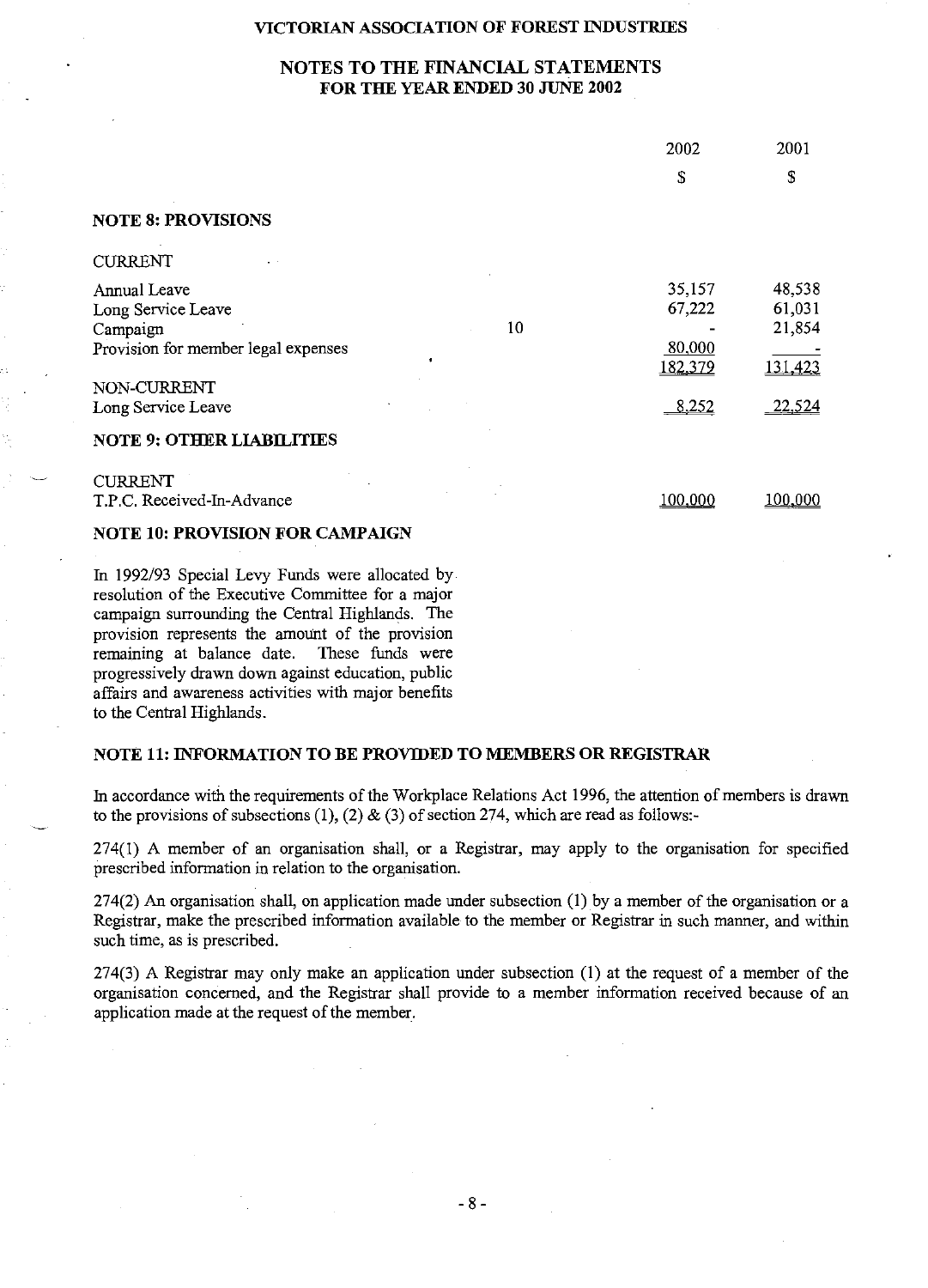## **INDEPENDENT AUDIT REPORT TO THE MEMBERS OF VICTORIAN ASSOCIATION OF FOREST INDUSTRIES**

#### **Scope**

We have audited the financial statements, being a special purpose financial report of Victorian Association of Forest Industries for the year ended 30 June 2002 as set out on pages 3 - 8. The committee is responsible for the financial statements and have determined that the accounting policies used are appropriate to meet the needs of the Workplace Relations Act 1996 and the needs of the members. We have conducted an independent audit of these financial statements in order to express an opinion on them to the members. No opinion is expressed as to whether the accounting policies used, and described in Note 1, are appropriate to the needs of the members.

The financial statements have been prepared for. the purpose of fulfilling the requirements of the Workplace Relations Act 1996. We disclaim any assumption of responsibility for any reliance on this report or on the financial statements to which it relates to any person other than the members, or for any purpose other than that for which it was prepared.

Our audit has been conducted in accordance with Australian Auditing Standards. Our procedures included examination, on a test basis, of evidence supporting the amounts and other disclosures in the financial statements, and the evaluation of significant accounting estimates. These procedures have been undertaken to form an opinion whether, in all material respects, the financial statements are presented fairly in accordance with the accounting policies described in Note 1 to the financial statements. These policies do not require the application of all Accounting Standards and other mandatory professional reporting requirements.

The audit opinion expressed in this report has been formed on the above basis.

#### **Audit Opinion**

In our opinion:

- (i) satisfactory accounting records were kept by the organisation in respect of the fmancial year, including records of the sources and nature of the income of the organisation (including income from members) and records of the nature and purposes of the expenditure of the organisation;
- (ii) the accounts and statements prepared under Section 273 of the Workplace Relations Act 1996 were properly drawn up so as to give a true and fair view of:

(a) the financial affairs of the Victorian Association of Forest Industries as at 30 June 2002, and

(b) the income and expenditure, and surplus of the Victorian Association of Forest Industries for the year ended 30 June 2002; and

(iii) all information and explanations that, under subsection 276{2) officers or employees of the Victorian Association of Forest Industries were required to provide were provided.

**CW Stirling & Co**  Chartered Accountants

for A Philip

John A Phillips Partner

Dated this **6** day of Neverles 2002, Melbourne.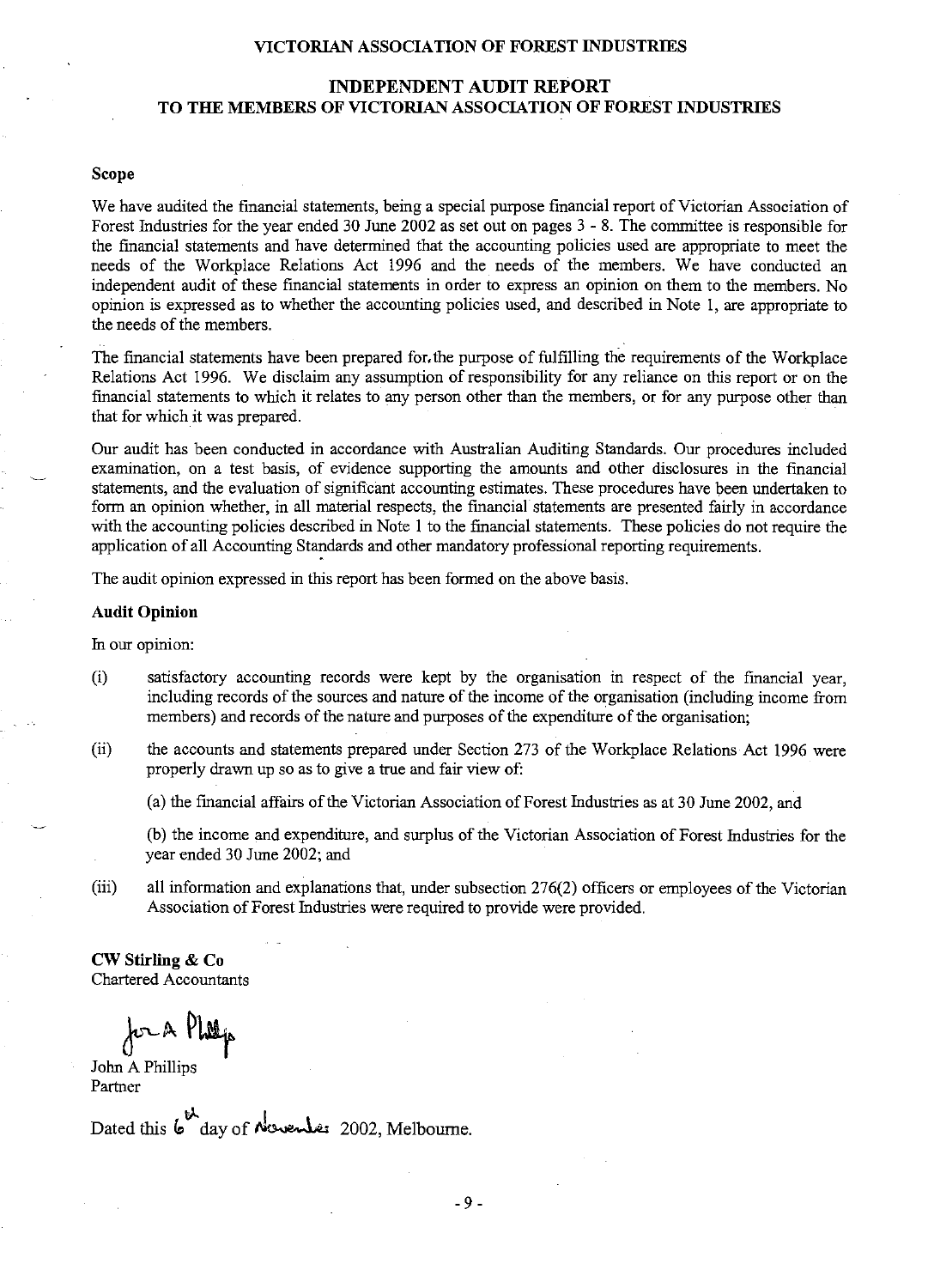## **VICTORIAN ASSOCIATION OF FOREST INDUSTRIES DISCLAIMER TO THE MEMBERS OF VICTORIAN ASSOCIATION OF FOREST INDUSTRIES**

The additional financial data presented on pages 11 - 13 is in accordance with the books and records of the association which have been subjected to the auditing procedures applied in our statutory audit of the association for the year ended 30 June 2002. It will be appreciated that our statutory audit did not cover all details of the additional financial data. Accordingly, we do not express an opinion on such financial data and we give no warranty of accuracy or reliability in respect of the data provided. Neither the finn nor any member or employee of the firm undertakes responsibility in any way whatsoever to any person (other than Victorian Association of Forest Industries) in respect of such data, including any errors of omissions therein however caused.

 $Cw$ . Study  $Fb$ 

**CW Stirling & Co**  *Chartered Accountants* 

for a Phillip

John A Phillips Partner

Dated this **b** day of *N vember* 2002, Melbourne.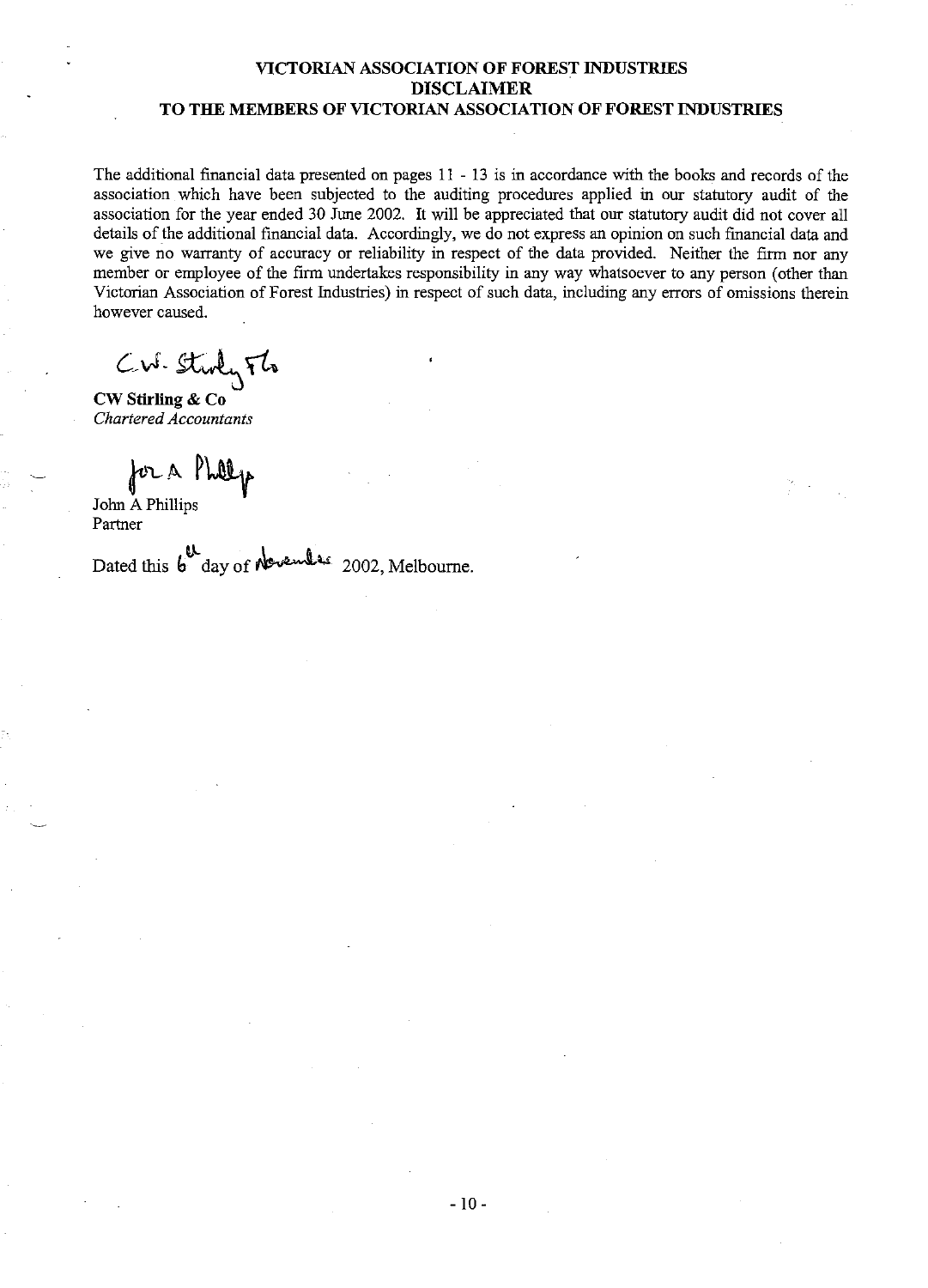## **ADDITIONAL INFORMATION ON THE 2002 FINANCIAL STATEMENTS**

## **INCOME AND EXPENDITURE STATEMENT FOR THE YEAR ENDED 30 JUNE 2002**

|                                                            | 2002          | 2001             |
|------------------------------------------------------------|---------------|------------------|
|                                                            | S             | \$               |
| <b>INCOME:</b>                                             |               |                  |
| Membership fees and levies                                 | 978,053       | 763,457          |
| Consulting & Industry Representation                       | 136,750       | 130,000          |
| Rental, administration and service charges                 | 115,500       | 110,600          |
| Interest and dividends from investments                    | 16,036        | 24,858           |
| <b>NAFI</b> Contribution                                   | 23,059        |                  |
| Other income                                               | 8,993         | 62,296           |
| Grant income                                               | <u>93,201</u> | 4,674            |
| TOTAL INCOME                                               | 1,371,592     | <u>1,095,885</u> |
| LESS EXPENDITURE:                                          |               |                  |
| Cost of General Association Activities and Administration, |               |                  |
| Management and Organisation (refer attached schedule)      | 647,860       | 728,552          |
| <b>Staff Retiring Expense</b>                              | 45,258        | 65,330           |
| Office Expenses (refer attached schedule)                  | 104,206       | 92,259           |
| Functional and Other Expenses (refer attached schedule)    | 564,691       | 298,890          |
| TOTAL EXPENDITURE                                          | 1,362,015     | 1.185,031        |
| <b>Excess of income over expenditure</b>                   | 9,577         | (89,146)         |
| Expense for Annual Leave                                   | (13, 381)     | (16,360)         |
| Expense for Long Service Leave                             | (8,081)       | (39, 462)        |
|                                                            | (21, 462)     | (55, 822)        |
| Net Operating Surplus/(Deficit) for the                    |               |                  |
| year Transferred to General Fund                           | 31,039        | (33, 324)        |

These financial statements should be read in conjunction with the attached Disclaimer.

- 11-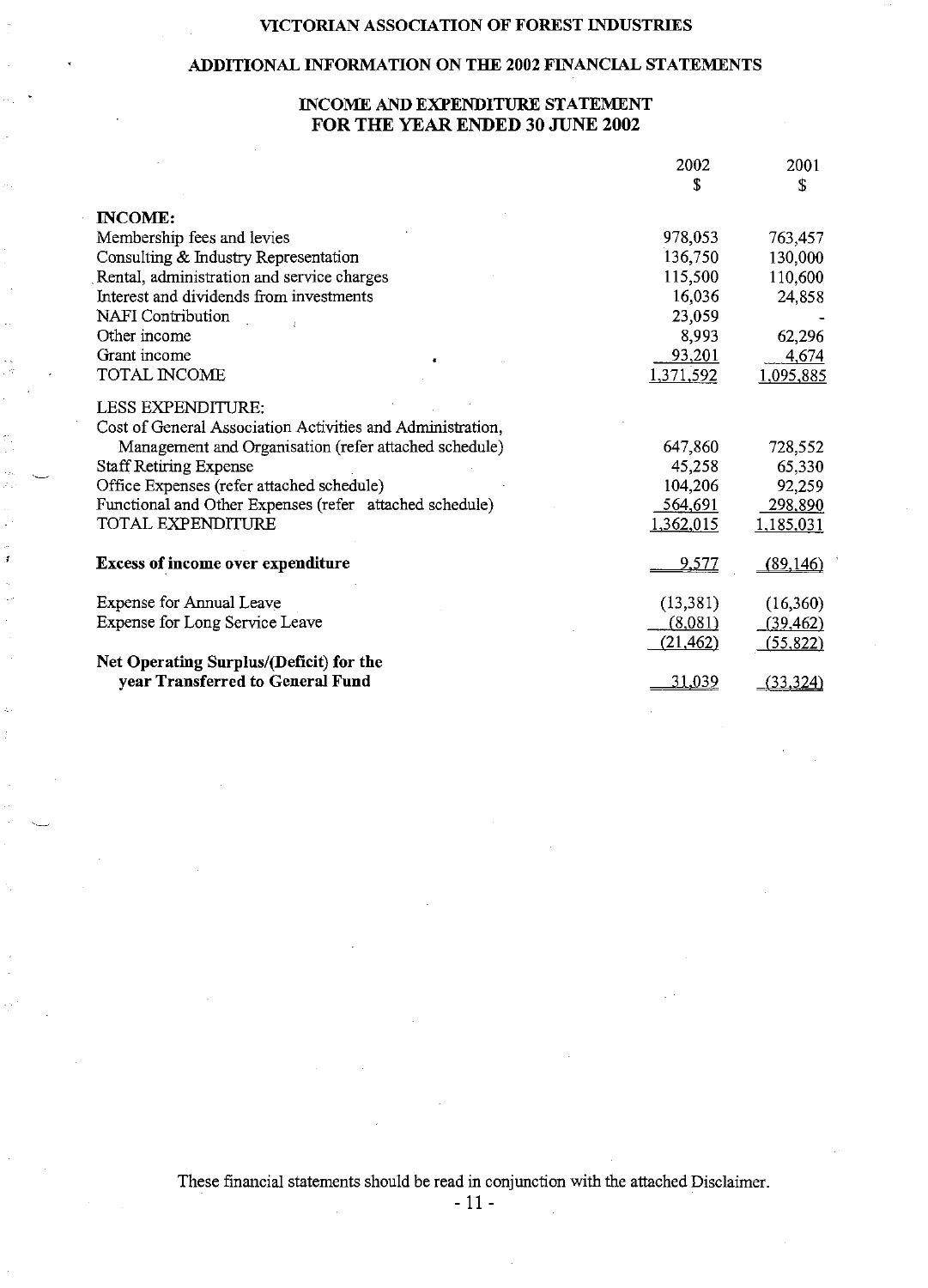## **ADDITIONAL INFORMATION ON THE 2002 FINANCIAL STATEMENTS**

## **INCOME AND EXPENDITURE STATEMENT FOR THE YEAR ENDED 30 JUNE 2002**

|                                                                                                           | 2002           | 2001<br>\$    |
|-----------------------------------------------------------------------------------------------------------|----------------|---------------|
| ADMINISTRATION,<br>MANAGEMENT AND<br>ORGANISATION EXPENDITURE                                             |                |               |
| Depreciation                                                                                              | 45,277         | 54,502        |
| Division & sections                                                                                       | 1,336          | 1,508         |
| Executive & Sub Committee                                                                                 | 2,412          | 5,940         |
| Fringe benefits tax                                                                                       | 10,800         | 55,354        |
| General expenses                                                                                          | 9,042          | 5,915         |
| Motor vehicle expenses                                                                                    | 14,668         | 16,856        |
| Payroll tax                                                                                               | 3,076          | 2,225         |
| Salaries and Allowances to Employees                                                                      | 548,669        | 576,569       |
| Travelling expenses                                                                                       | 12,580         | 9,683         |
| <b>Total Cost of General Association Activities</b><br>and Administration, Management and<br>Organisation | 647,860        | 728,552       |
| OFFICE EXPENDITURE                                                                                        |                |               |
| Cleaning                                                                                                  | 14,043         | 12,418        |
| Insurances                                                                                                | 15,526         | 19,492        |
| Light & power                                                                                             | 11,328         | 11,183        |
| Postage & telephones                                                                                      | 25,522         | 19,879        |
| Printing & stationery                                                                                     | 15,295         | 9,402         |
| Rates & taxes                                                                                             | 9,389          | 8,799         |
| Repairs & maintenance                                                                                     | 13,103         | 11,086        |
| <b>Total Office Expenses</b>                                                                              | <u>104,206</u> | <u>92,259</u> |
|                                                                                                           |                |               |

These financial statements should be read in conjunction with the attached Disclaimer.

- 12-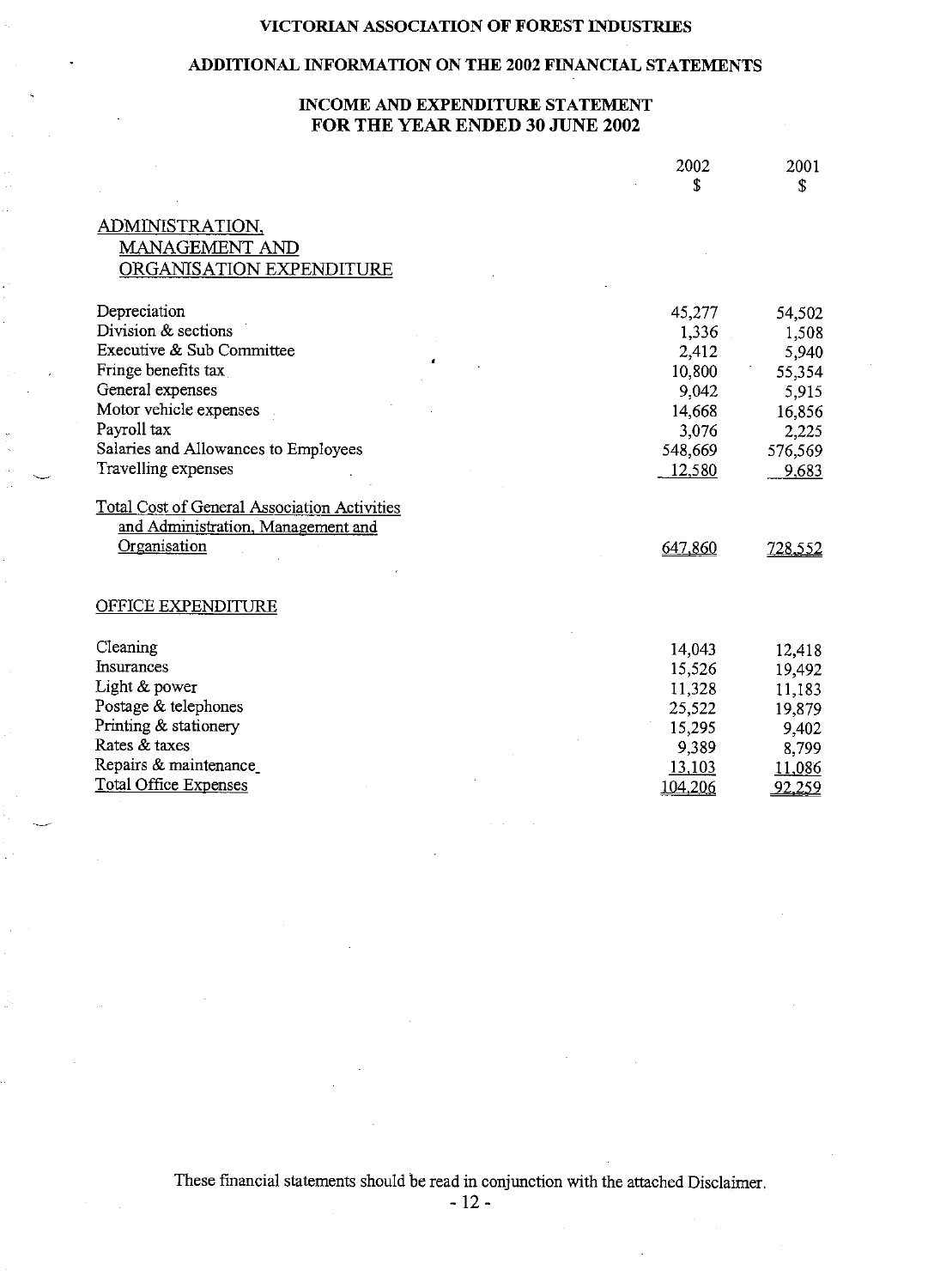## **ADDITIONAL INFORMATION ON THE 2002 FINANCIAL STATEMENTS**

## **INCOME AND EXPENDITURE STATEMENT FOR THE YEAR ENDED 30 JUNE 2002**

|                                            | 2002           | 2001    |
|--------------------------------------------|----------------|---------|
|                                            | S              | \$      |
|                                            |                |         |
| FUNCTIONAL AND OTHER                       |                |         |
| <b>EXPENSES</b>                            |                |         |
|                                            |                |         |
| Annual dinner                              | 5,214          | (370)   |
| Annual report & statistics                 |                | 6,185   |
| Arbitration                                |                | 50,429  |
| Audit fees                                 | 4,400          | 4,400   |
| <b>Bad Debts</b>                           | 29,829         |         |
| Bank charges                               | 874            | 792     |
| <b>Communication Activites</b>             | 153,288        | 8,123   |
| Conferences                                | 909            | 864     |
| <b>Consulting Resources</b>                | 143,733        | 68,659  |
| Corporate Activities                       | 39,688         | 25,287  |
| Doubtful debts                             | 22,327         | 28,514  |
| Education                                  |                | 50      |
| Government charges                         | 675            | 1,613   |
| Grant Expenditure                          | 24,801         | 12,860  |
| Legal                                      | 12,625         |         |
| N.A.F.I - expenses                         | 378            | 1,782   |
| <b>NAFI Hardware Royalties</b>             | 23,059         |         |
| Occupational Health & Safety               |                | 3,574   |
| <b>Public Affairs Contribution</b>         |                | 1,340   |
| Presentations                              |                | 979     |
| Public Affairs-TCA                         | 77,422         | 52,500  |
| Public Land Council                        |                |         |
| Publications                               | 14,041         | 1,631   |
| Regional Forest Agreements                 |                | 13,287  |
| <b>Sundry Expenses</b>                     | 113            | 1,075   |
| Staff training                             | 7,413          | 6,092   |
| Subscriptions to organisations             | 3,902          | 2,326   |
| Subscriptions - Public Relations           |                | 1,898   |
| <b>PLVC</b>                                |                | 5,000   |
| <b>Total Functional and Other Expenses</b> | <u>564,691</u> | 298,890 |

These financial statements should be read in conjunction with the attached Disclaimer.

- 13-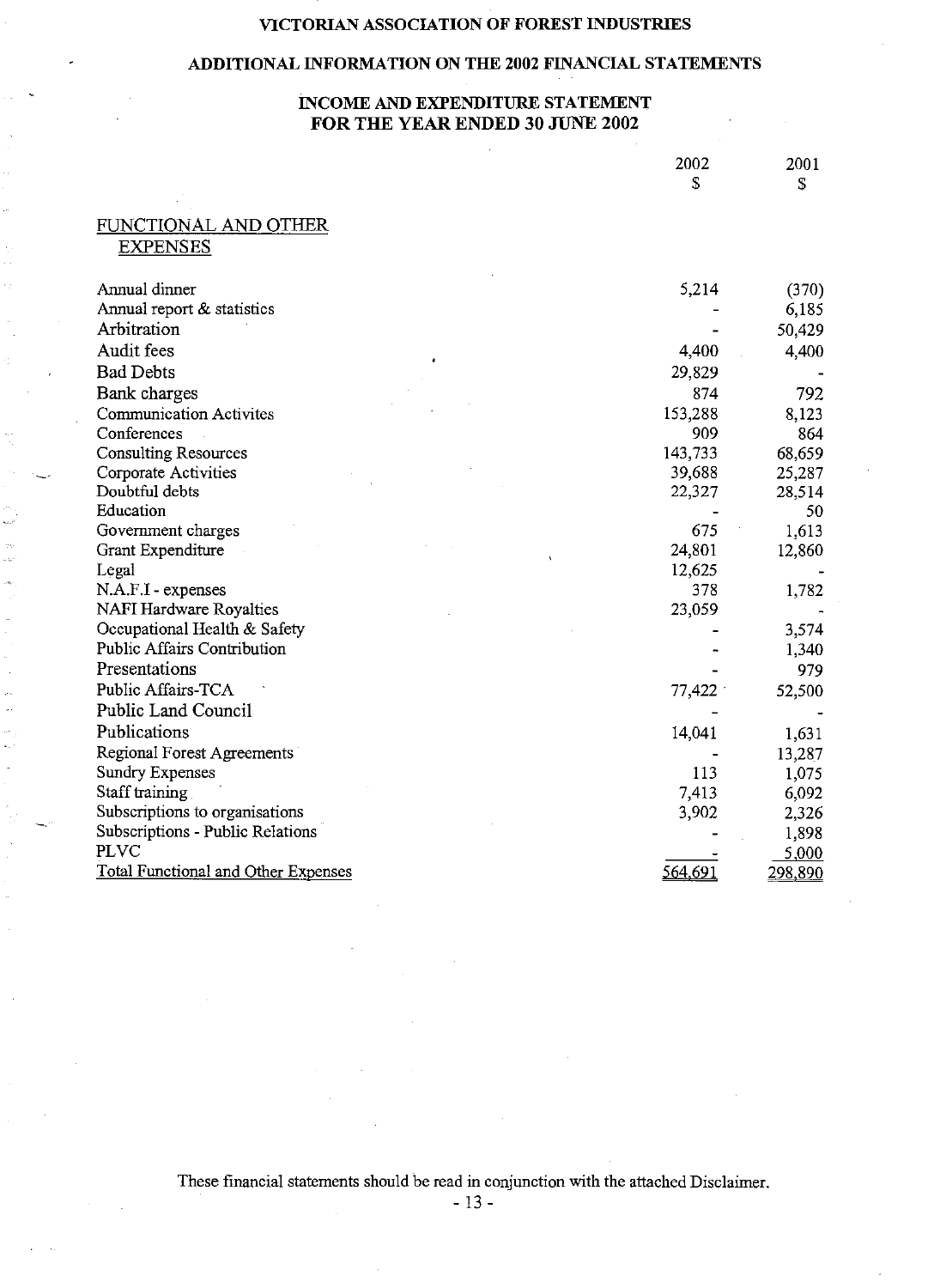

## **AUSTRALIAN INDUSTRIAL REGISTRY**

**Level36, Nauru House 80 Collits street. Meboume, VIC 3000 GPO Box 1994S, Melboume, VIC 3001 Telephone: (03) 8661 7777 Fax: (03) 9654 6672** 

Our Ref. 232V: FR2002/324

Mr Graeme Gooding Executive Director Victorian Association of Forest Industries Fax: 9665 9233

Dear Mr Gooding,

#### Re: Victorian Association of Forest Industries Financial return for year ended 30 June 2002 (FR2002/324)

Receipt is acknowledged of the financial documents of the Victorian Association of Forest Industries, for the year ended 30 June 2002. The documents were lodged in the Industrial Registry on 5 December 2002.

The documents have been filed.

The following matter concerning the financial reporting requirements of the Workplace Relations Act 1996 ("the Act") may require your further attention:-

#### • Disclosure of grant in income and expenditure statement

Section 269(1) of the Act requires an organisation to lodge in the Industrial Registry as soon as practicable after each financial year a statement showing the relevant particulars in relation to each loan, grant or donation of an amount exceeding \$1 ,000 made by the organisation during the financial year.

Inspection of the 'Additional Information on the 2002 Financial statements- Income and Expenditure statement' indicates a disclosure of "Grant Expenditure \$24,801".

Would you please arrange lodgement in the Industrial Registry of a s269(1) statement covering any grant exceeding \$1 ,000- such statement should include particulars as required by subsection 269(5) of the Act.

#### The following matters are advised for assistance when preparing future financial documents, no further action is requested in respect of these.

• Secretary's Certificate not dated

H is noted that the Secretary's certificate is undated. All certificates should be dated as a matter of course.

#### • Date documents supplied to members

Inclusion of the date the documents were supplied to member is not expressly required by s280 of the Act but including the date can demonstrate compliance with the timescale requirements.

#### • Secretary's Certificate signed by Executive Director

A certificate prepared under s280(1)(b) of the Act is to be prepared by the Secretary, unless the rules of the organisation provide that another officer should do so. An examination of the rules does not indicate such provision has been made. Accordingly, a member of the Executive

This fax was sent with FAXmaker FAX Server- For more information, visit http://www.gfifax.com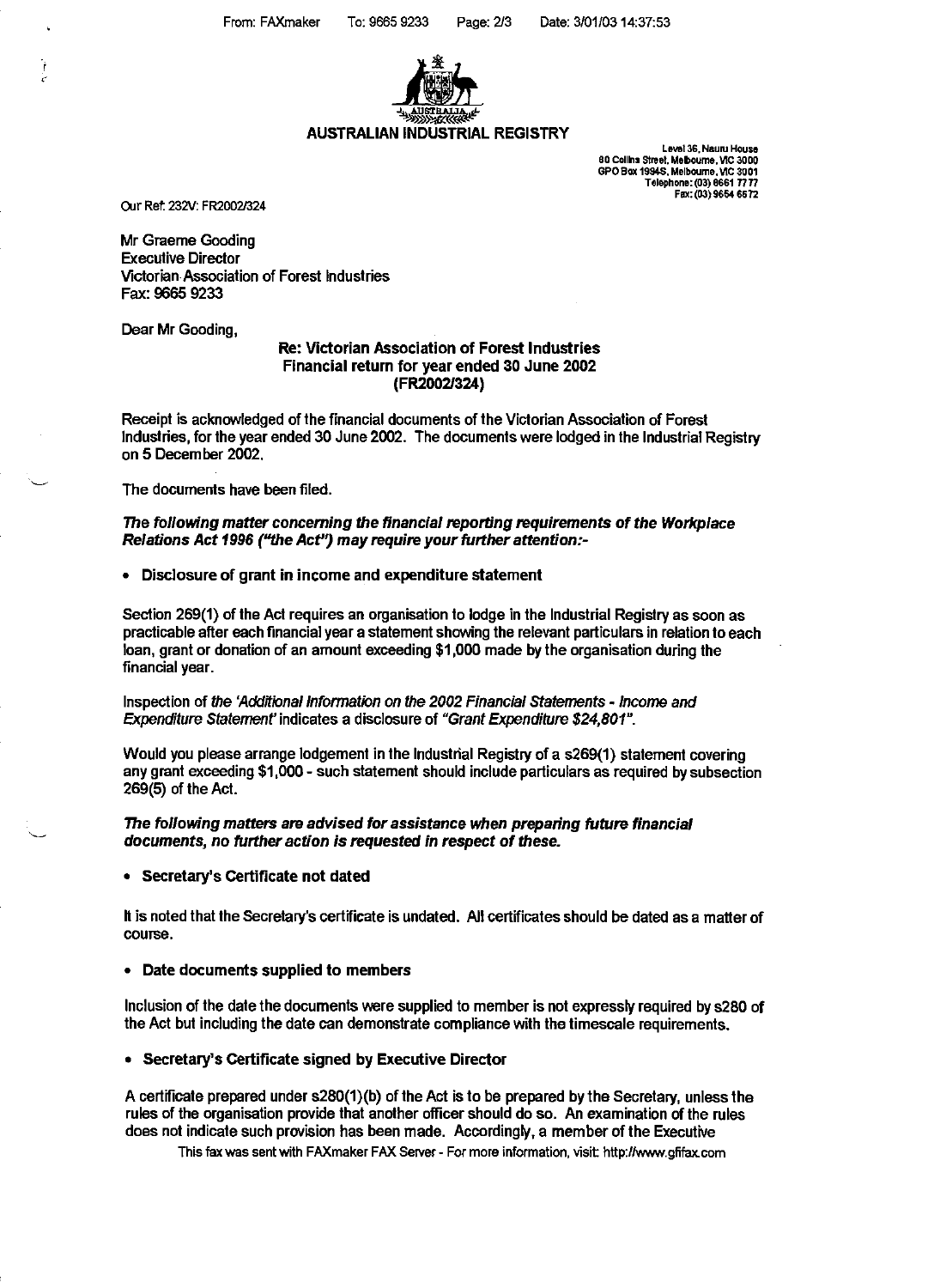Committee (preferably the President or a Vice-President) rather than the Executive Director would be the appropriate person to prepare such certificate. The Executive Director not being an office holder as defined under the Act.

#### • Accounting Officer's Certificate signed by Executive Director

A certificate prepared under regulation 109(1)(a) is to be prepared by the officer responsible for the keeping of the accounting records- refer regulation 109(4). An examination of the rules of the organisation indicates that a member of the Executive Committee rather than the Executive Director is the appropriate person to prepare such certificate. The Executive Director not being an office holder as defined under the Act.

Should you wish to discuss this letter or if you require further information on the financial reporting requirements of the Act, I can be contacted on (03) 8661-7811.

Yours sincerely,

~krV

Shane Ellard Team Manager- RIA Team 4 Statutory Services Branch

3 January 2003

This fax was sent with FAXmaker FAX Server- For more information, visit http://www.gflfax.com